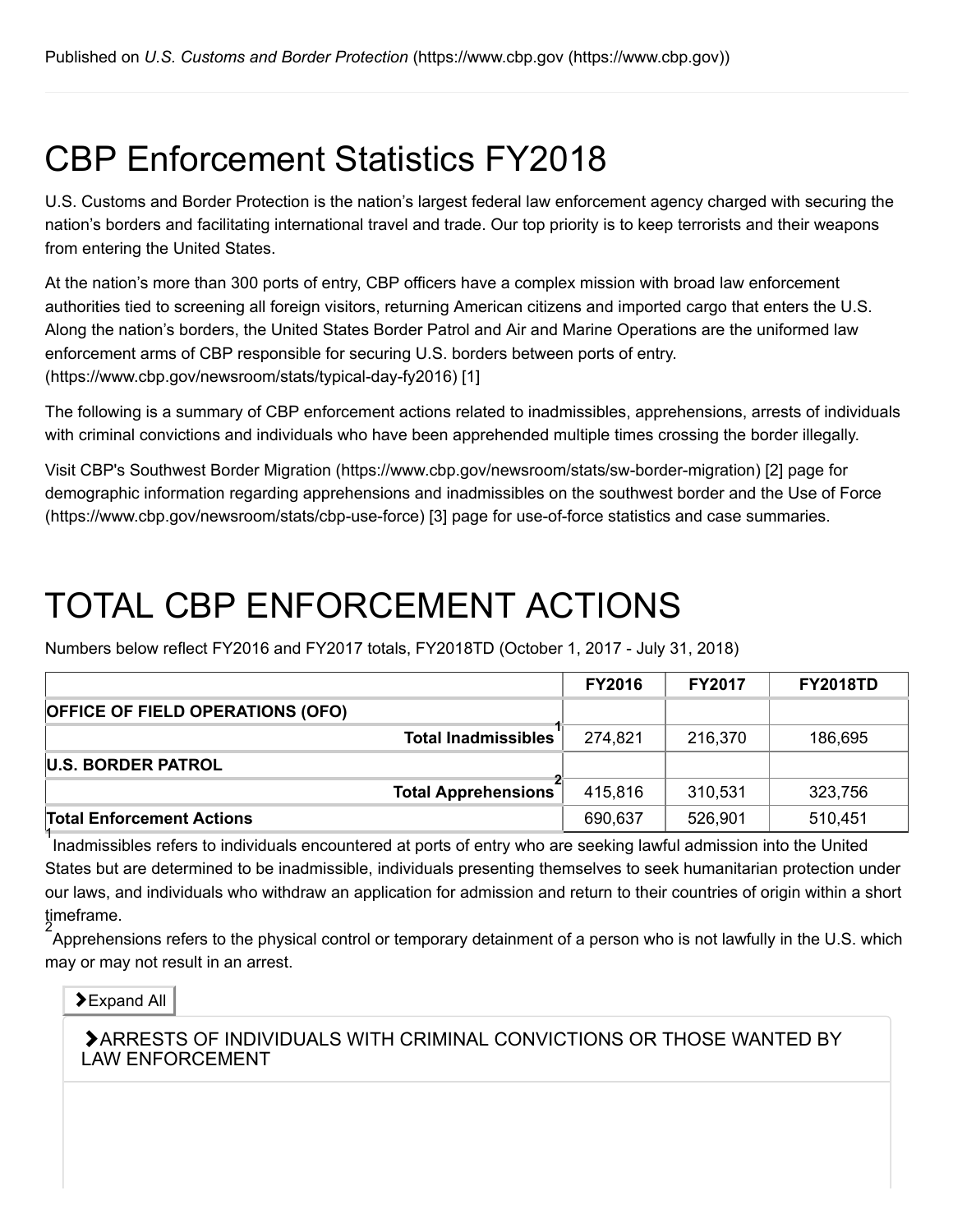#### ARRESTS OF INDIVIDUALS WITH CRIMINAL CONVICTIONS OR THOSE WANTED BY LAW ENFORCEMENT

Numbers below reflect FY2016-2017 totals, FY2018TD (October 1, 2017 - July 31, 2018)

|                                                           | <b>FY2016</b> | <b>FY2017</b> | <b>FY2018TD</b> |
|-----------------------------------------------------------|---------------|---------------|-----------------|
| <b>OFFICE OF FIELD OPERATIONS</b>                         |               |               |                 |
| <b>Criminal Aliens Encountered</b>                        | 14,090        | 10,596        | 9,407           |
| <b>NCIC</b> Arrests                                       | 8,129         | 7,656         | 4,770           |
| <b>U.S. BORDER PATROL</b>                                 |               |               |                 |
| Criminal Aliens Encountered                               | 12.842        | 8,531         | 5,829           |
| <b>Criminal Aliens with Outstanding Wants or Warrants</b> | 3.697         | 2,675         | 1,546           |

3<br>Criminal Aliens refers to aliens who have been convicted of crime, whether in the United States or abroad, so long as the conviction is for conduct which is deemed criminal by the United States. Criminal aliens encountered at ports of entry are inadmissible, absent extenuating circumstances, and represent a subset of total OFO inadmissibles. U.S. Border Patrol arrests of criminal aliens are a subset of total

apprehensions. **See U.S. Border Patrol Criminal Alien Statistics**

**[\(https://www.cbp.gov/newsroom/stats/cbp-enforcement-statistics/criminal-alien-statistics\)](https://www.cbp.gov/newsroom/stats/cbp-enforcement-statistics/criminal-alien-statistics) [4] for a breakdown of criminal alien stats by type of conviction.**

NCIC (National Crime Information Center) arrests refers to the number of CBP arrests of individuals, 4 including U.S. citizens, who are wanted by other law enforcement agencies.

#### Currency Seizures

### **Office of Field Operations Currency Seizures (to July 31, 2018)**

|                                                                                                                 | <b>FY 13</b> | <b>FY 14</b> | <b>FY 15</b> | <b>FY 16</b> | <b>FY 17</b> | <b>FY 18 TD</b> |
|-----------------------------------------------------------------------------------------------------------------|--------------|--------------|--------------|--------------|--------------|-----------------|
| <b>Amount (USD)</b>  \$64,780,287 \$74,607,068 \$81,205,691 \$75,964,824 \$62,089,248 \$65,002,856 \$55,277,270 |              |              |              |              |              |                 |

### **U.S. Border Patrol Currency Seizures (to July 31, 2018)**

|                                                                                                         | <b>FY 12</b> | <b>FY 13</b> | <b>FY 14</b> | <b>FY 15</b> | <b>FY 16</b> | <b>FY 17</b> | <b>FY 18 TD</b> |
|---------------------------------------------------------------------------------------------------------|--------------|--------------|--------------|--------------|--------------|--------------|-----------------|
| <b>Amount (USD)</b> \$7,575,360 \$6,003,336 \$7,991,385 \$4,741,288 \$7,924,537 \$5,869,004 \$6,288,508 |              |              |              |              |              |              |                 |

Monthly U.S. Border Patrol Nationwide Checkpoint Currency Seizures (April 1, 2018 - July 31, 2018)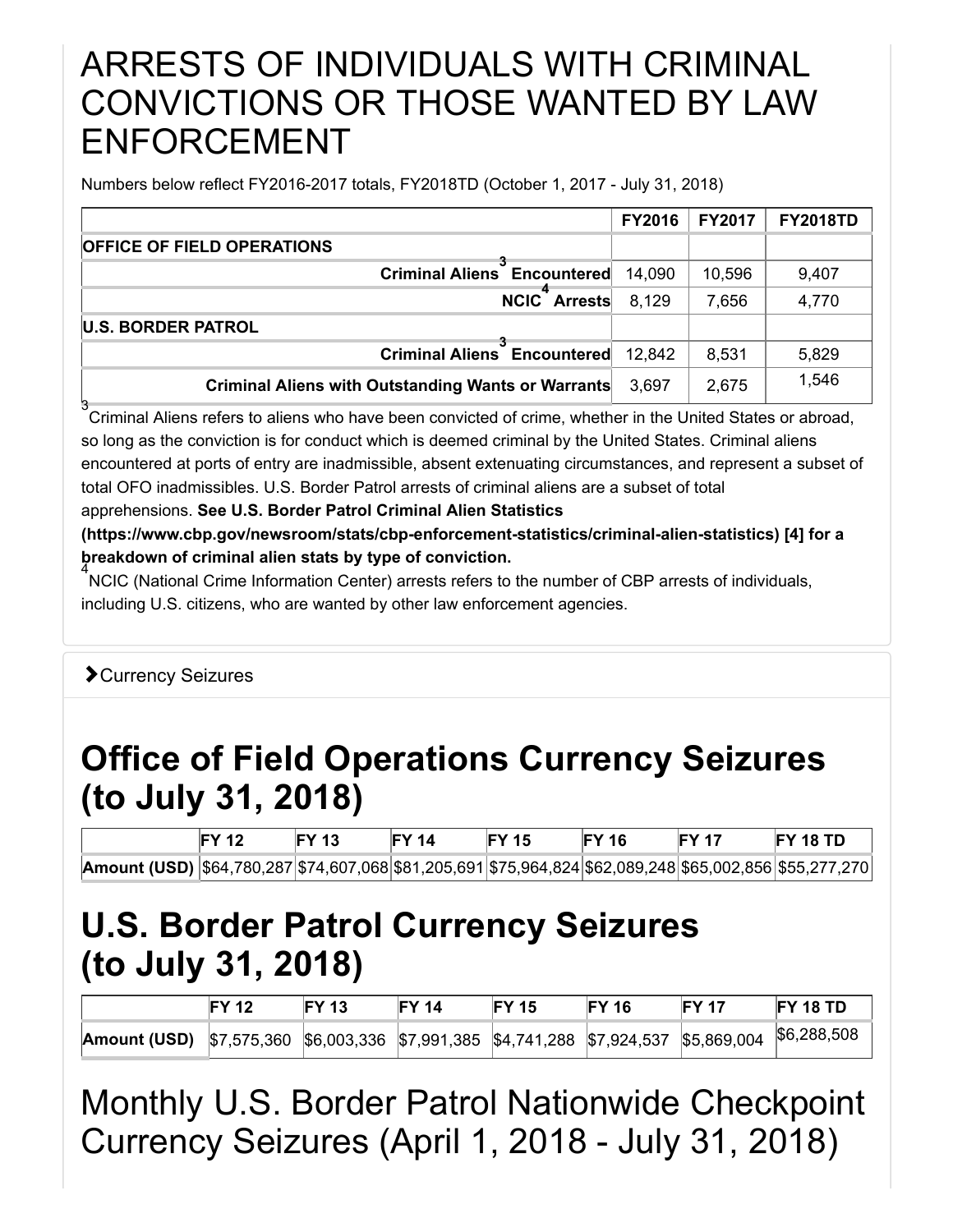|              | <b>ADD</b> | <b>MAY</b> | <b>JUN</b>  | JUL         |  |
|--------------|------------|------------|-------------|-------------|--|
| Amount (USD) | ,913       | \$256,033  | 494<br>১১ । | ,339<br>. ت |  |

#### DRUG SEIZURES

### Office of Field Operations Drug Seizures (to July 31, 2018)

|                 | <b>FY2012</b> | <b>FY2013</b> | <b>FY2014</b> | <b>FY2015</b> | <b>FY2016</b> | <b>FY2017</b> | <b>FY2018TD</b> |
|-----------------|---------------|---------------|---------------|---------------|---------------|---------------|-----------------|
| Cocaine         | 45,260        | 39,075        | 41,312        | 38,145        | 52,803        | 62,331        | 42,878          |
| <b>Heroin</b>   | 3,780         | 3,990         | 4,314         | 5,530         | 4,224         | 3,925         | 4,116           |
| Marijuana       | 522,614       | 469,995       | 437,950       | 602,795       | 515,381       | 361,564       | 255,518         |
| Methamphetamine | 14,131        | 20,739        | 23,234        | 29,001        | 37,703        | 50,569        | 59,804          |
| Fentanyl        | n/a           | n/a           | n/a           | n/a           | 440           | 1,196         | ** $1,304$      |

\*weights are in pounds (lb)

\*\* Fentanyl statistics reflected here are through June 30. July totals will be provided next month.

### U.S. Border Patrol Drug Seizures (to July 31, 2018)

|                  | <b>FY2012</b> | <b>FY2013</b> | <b>FY2014</b> | <b>FY2015</b> | <b>FY2016</b> | <b>FY2017</b> | <b>FY2018TD</b> |
|------------------|---------------|---------------|---------------|---------------|---------------|---------------|-----------------|
| Cocaine          | 12,161        | 4,696         | 4,554         | 11,220        | 5,473         | 9,346         | 5,866           |
| <b>Heroin</b>    | 430           | 576           | 606           | 518           | 566           | 953           | 444             |
| <b>Marijuana</b> | 2,299,864     | 2,430,123     | ,922,545      | 1,538,307     | 1,294,052     | 861,231       | 412,576         |
| Methamphetamine  | 3,715         | 3,580         | 3,930         | 6.443         | 8,224         | 10,328        | 9,430           |
| Fentanyl         | n/a           | n/a           | n/a           | n/a           | n/a           | 181           | 336             |

\*weights are in pounds (lb)

See the U.S. Border Patrol Nationwide Checkpoint Drug Seizures in Pounds [\(https://www.cbp.gov/newsroom/stats/cbp-enforcement-statistics/usbp-drug-seizures-sector\)](https://www.cbp.gov/newsroom/stats/cbp-enforcement-statistics/usbp-drug-seizures-sector) [5] webpage for a monthly breakdown of drug seizures at U.S. Border Patrol checkpoints.

#### GANG AFFILIATED ENFORCEMENT

## USBP Nationwide Apprehensions by Gang Affiliation

FY2014 - FY2018TD through July 31, 2018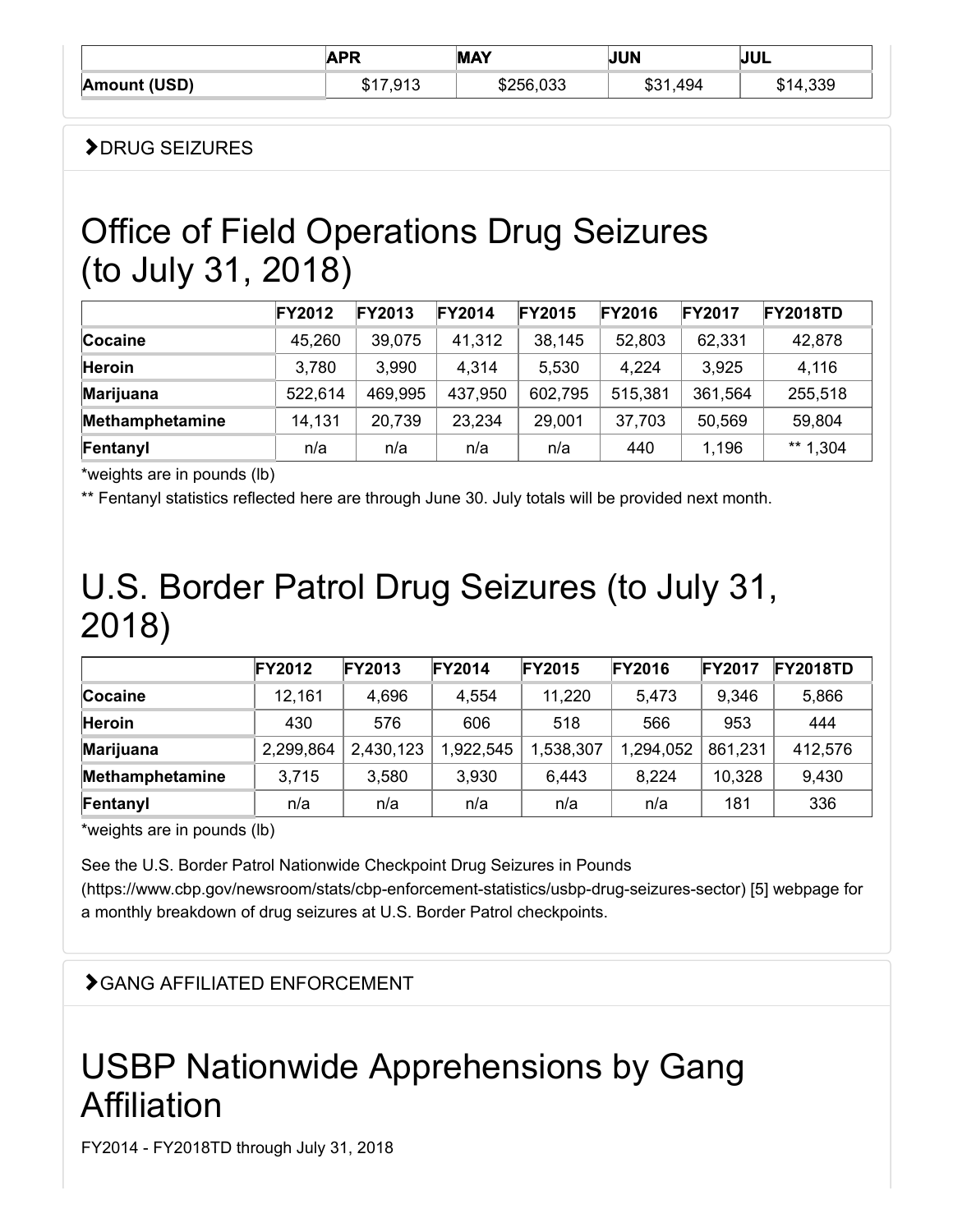| <b>Gang Affiliation</b>              |                |                |             |              | FY2014FY2015FY2016FY2017FY2018TD |
|--------------------------------------|----------------|----------------|-------------|--------------|----------------------------------|
| 18th Street                          | 96             | 84             | 47          | 61           | 110                              |
| <b>Angelino Heights Sureno 13</b>    | 0              | 0              | 0           | $\mathbf 1$  | $\Omega$                         |
| <b>Bandidos</b>                      | $\mathbf{1}$   | 0              | 0           | 0            | $\mathbf 0$                      |
| <b>Barrio Azteca</b>                 | $\overline{7}$ | 6              | 4           | 3            | $\overline{4}$                   |
| <b>Border Brothers</b>               | 0              | 0              | 0           | 0            | $\mathbf{1}$                     |
| <b>Brown Pride</b>                   | 0              | 0              | 0           | 0            | $\mathbf 0$                      |
| <b>Folk Nation</b>                   | 0              | 0              | 0           | 0            | $\mathbf 0$                      |
| <b>Hard Times 13</b>                 | 0              | 0              | $\mathbf 1$ | 0            | $\mathbf 0$                      |
| <b>Hells Angels</b>                  | 0              | 0              | 1           | 0            | $\mathbf 0$                      |
| Hermanos Pistoleros Latinos (HPL)    | $\overline{2}$ | $\overline{2}$ | 0           | 3            | $\mathbf{1}$                     |
| <b>Latin Kings</b>                   | 17             | 16             | 18          | 6            | 5                                |
| Los Zetas                            | 0              | 0              | 1           | 0            | $\mathbf 0$                      |
| <b>MS-13</b>                         | 437            | 335            | 253         | 228          | 352                              |
| Mara-R                               | 0              | 0              | 0           | $\mathbf{1}$ | 0                                |
| <b>Maravilla Salva Trucha</b>        | 0              | 0              | 1           | $\mathbf 0$  | $\overline{2}$                   |
| <b>Mexican Mafia</b>                 | 3              | 4              | 6           | 4            | 3                                |
| <b>Mexicles</b>                      | 0              | 0              | $\mathbf 0$ | 0            | $\mathbf 0$                      |
| Mexikanemi                           | $\overline{7}$ | $\overline{2}$ | 0           | 3            | $\mathbf 0$                      |
| <b>Nortenos</b>                      | 13             | 14             | 5           | 6            | 5                                |
| <b>Other</b>                         | 183            | 154            | 136         | 90           | 69                               |
| <b>Outlaws</b>                       | 1              | 0              | $\mathbf 0$ | 0            | 0                                |
| Paisas                               | 86             | 73             | 119         | 53           | 49                               |
| Partido Revolucionario Mexican (PRM) | 0              | 0              | $\mathbf 0$ | 0            | 0                                |
| <b>Playboys</b>                      | 0              | 0              | 1           | 0            | $\mathbf 0$                      |
| <b>South Los</b>                     | 1              | 0              | 0           | 0            | 1                                |
| Surenos (sur-13)                     | 160            | 140            | 90          | 66           | 49                               |
| <b>Tango Blast</b>                   | 18             | 14             | 16          | 8            | 6                                |
| <b>Texas Syndicate</b>               | $\overline{2}$ | 0              | 3           | $\mathbf{1}$ | $\mathbf{1}$                     |
| <b>West Park</b>                     | 0              | 0              | 0           | $\mathbf{1}$ | 0                                |
| <b>Zetas</b>                         | 0              | 0              | $\pmb{0}$   | $\mathbf{1}$ | $\mathbf{1}$                     |
| <b>Total</b>                         | 1,034          | 844            | 702         | 536          | 659                              |

U.S. BORDER PATROL RECIDIVISM RATES

# U.S. Border Patrol Recidivism Rates

**FY13FY14FY15FY16FY17 Recidivism<sup>5</sup>16% 14% 14% 12% 10%**